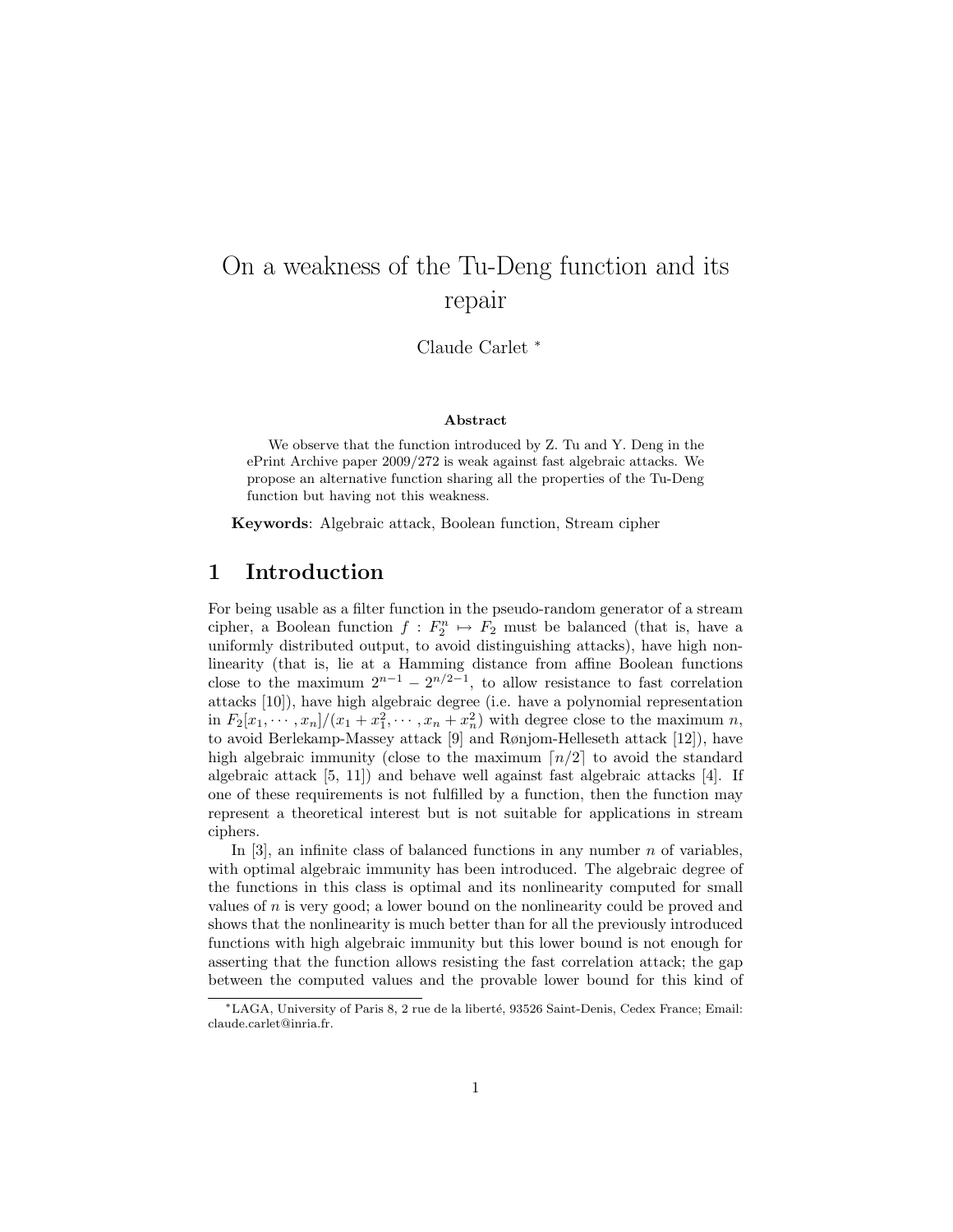functions has been also observed by researchers working on sequences (see e.g. [6]).

In [13] is introduced another infinite class of balanced functions, in any even number of variables, with optimal algebraic immunity, which is related to the class of [3]. The nonlinearity of the functions in this class is provably good, as well as the algebraic degree. The optimal algebraic immunity of the function is proved in [13] up to a conjecture which has been proved til  $n/2 = 29$ , which is quite sufficient for cryptographic purposes. So this class seemed promising.

However we point out in the present note that the functions of this class are weak against fast algebraic attacks. We propose another balanced function, having not this weakness, and having optimal algebraic immunity and algebraic degree and good nonlinearity.

## 2 Preliminaries

Let  $\mathbb{F}_2^n$  be the *n*-dimensional vector space over  $\mathbb{F}_2$ , and  $B_n$  the set of *n*-variable (Boolean) functions from  $\mathbb{F}_2^n$  to  $\mathbb{F}_2$ . The basic representation of a Boolean function  $f(x_1, \dots, x_n)$  is by the output column of its truth table, i.e., a binary string of length  $2^n$ ,

 $[f(0, 0, \cdots, 0), f(1, 0, \cdots, 0), f(0, 1, \cdots, 0), f(1, 1, \cdots, 0), \cdots, f(1, 1, \cdots, 1)].$ 

The Hamming weight wt(f) of a Boolean function  $f \in B_n$  is the weight of this string, that is, the size of the support  $\text{Supp}(f) = \{x \in \mathbb{F}_2^n | f(x) = 1\}$  of the function. The Hamming distance  $d_H(f, g)$  between two Boolean functions f and g is the Hamming weight of their difference  $f + g$  (by abuse of notation, we use + to denote the addition on  $\mathbb{F}_2$ , i.e., the XOR). We say that a Boolean function f is balanced if its truth table contains an equal number of 1's and 0's, that is, if its Hamming weight equals  $2^{n-1}$ .

Any Boolean function has a unique representation as a multivariate polynomial over  $\mathbb{F}_2$ , called the *algebraic normal form* (ANF), of the special form:

$$
f(x_1, \dots, x_n) = \sum_{I \subseteq \{1, 2, \dots, n\}} a_I \prod_{i \in I} x_i.
$$

The *algebraic degree*,  $deg(f)$ , is the global degree of this polynomial, that is, the number of variables in the highest order term with non zero coefficient. A Boolean function is affine if it has degree at most 1. The set of all affine functions is denoted by  $A_n$ .

We shall need another representation of Boolean functions, by univariate polynomials over the field  $\mathbb{F}_{2^n}$ . We identify the field  $\mathbb{F}_{2^n}$  and the vector space  $\mathbb{F}_2^n$ : this field being an *n*-dimensional  $\mathbb{F}_2$ -vector space, we can choose a basis  $(\beta_1, \dots, \beta_n)$  and identify every element  $x = \sum_{i=1}^n x_i \beta_i \in \mathbb{F}_{2^n}$  with the *n*-tuple of its coordinates  $(x_1, \dots, x_n) \in \mathbb{F}_2^n$ . Every function  $f : \mathbb{F}_{2^n} \to \mathbb{F}_{2^n}$  (and in particular every Boolean function  $f : \mathbb{F}_{2^n} \to \mathbb{F}_2$  can then be uniquely represented as a polynomial  $\sum_{j=0}^{2^n-1} a_j x^j$  where  $a_j \in \mathbb{F}_{2^n}$ . Indeed, the mapping which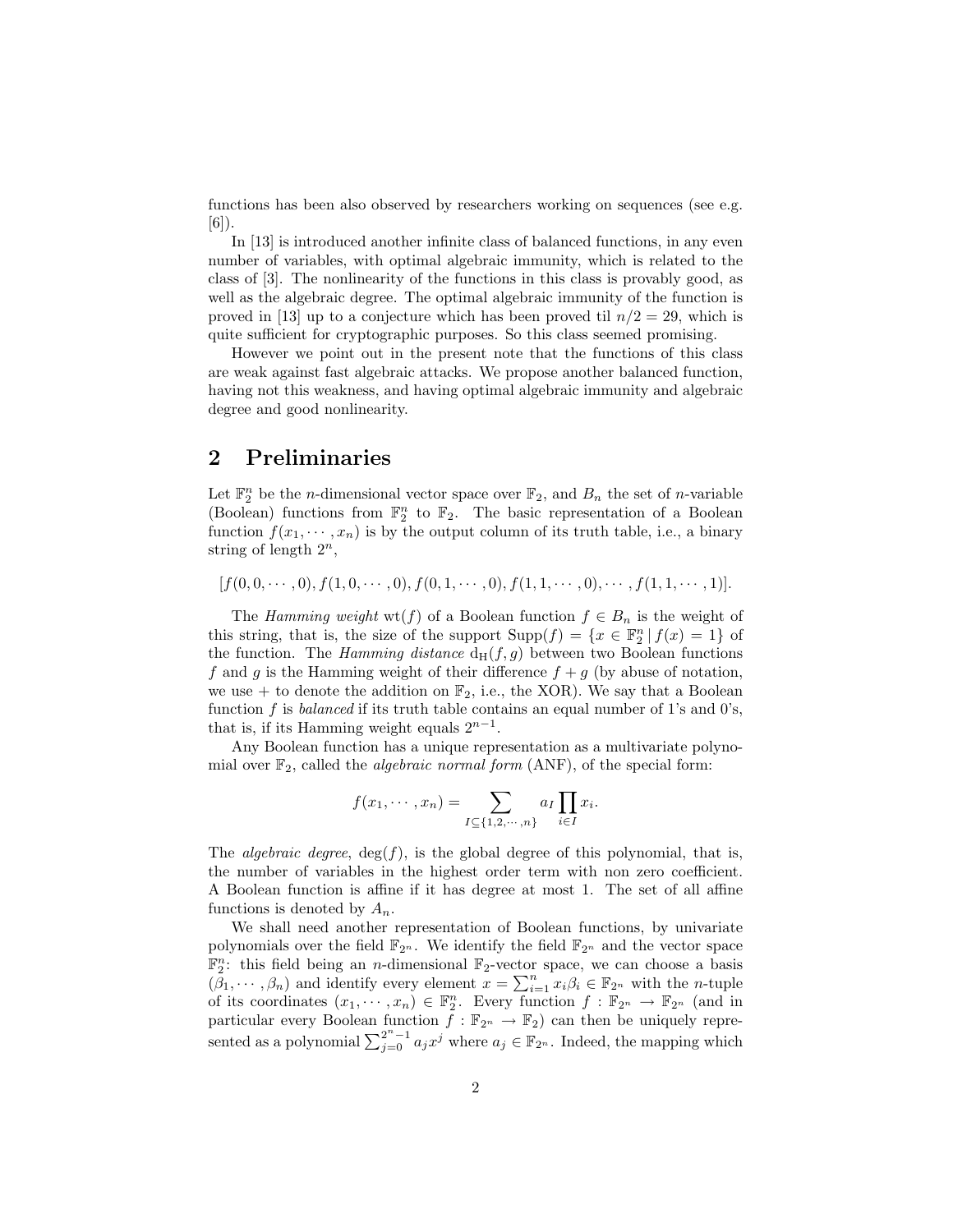maps every such polynomial to the corresponding function from  $\mathbb{F}_{2^n}$  to itself is  $\mathbb{F}_{2^n}$ -linear, injective (since a non-zero polynomial of degree at most  $2^n - 1$  over a field cannot have more than  $2<sup>n</sup> - 1$  zeroes in this field) and therefore surjective since the  $\mathbb{F}_{2^n}$ -vector spaces of these polynomials and of the functions from  $\mathbb{F}_{2^n}$ to itself have the same dimension  $2<sup>n</sup>$ . The function is Boolean if and only if the functions  $f(x)$  and  $(f(x))^2$  are represented by the same polynomial, that is, if  $a_0, a_{2^n-1} \in \mathbb{F}_2$  and, for every  $i = 1, \dots, 2^n - 2$ , we have  $a_{2j} = (a_j)^2$ , where 2j is taken mod  $2<sup>n</sup> - 1$ . Then the algebraic degree of the function equals the maximum 2-weight  $w_2(j)$  of j such that  $a_j \neq 0$ , where the 2-weight of j equals the number of 1's in its binary expansion. In this representation, the elements of  $A_n$  are all the functions  $tr(ax)$ ,  $a \in \mathbb{F}_{2^n}$ , where tr is the trace function:  $tr(x) = x + x^2 + x^{2^2} + \cdots + x^{2^{n-1}}.$ 

Any Boolean function should have high algebraic degree to allow the cryptosystem resisting the Berlekamp-Massey attack [9].

Boolean functions used in cryptographic systems must have high nonlinearity to withstand fast correlation attacks (see e.g. [10]). The *nonlinearity* of an *n*variable function  $f$  is its distance to the set of all *n*-variable affine functions, i.e.,

$$
nl(f) = \min_{g \in A_n} (\mathrm{d_H}(f,g)).
$$

This parameter can be expressed by means of the Walsh transform. Let  $x =$  $(x_1, \dots, x_n)$  and  $\lambda = (\lambda_1, \dots, \lambda_n)$  both belong to  $\mathbb{F}_2^n$  and  $\lambda \cdot x$  be the usual inner product in  $\mathbb{F}_2^n$ :  $\lambda \cdot x = \lambda_1 x_1 + \cdots + \lambda_n x_n \in \mathbb{F}_2$ , or any other inner product in  $\mathbb{F}_2^n$ . Let  $f(x)$  be a Boolean function in n variables. The Walsh transform (depending on the choice of the inner product) of  $f(x)$  is the integer valued function over  $\mathbb{F}_2^n$  defined as

$$
W_f(\lambda) = \sum_{x \in \mathbb{F}_2^n} (-1)^{f(x) + \lambda \cdot x}.
$$

If we identify the vector space  $\mathbb{F}_2^n$  with the field  $\mathbb{F}_{2^n}$ , then we can take for inner product:  $\lambda \cdot x = tr(\lambda x)$ .

A Boolean function f is balanced if and only if  $W_f(0) = 0$ . The nonlinearity of  $f$  can also be given by

$$
nl(f) = 2^{n-1} - \frac{1}{2} \max_{\lambda \in \mathbb{F}_2^n} |W_f(\lambda)|.
$$

For every *n*-variable function f we have  $nl(f) \leq 2^{n-1} - 2^{n/2-1}$ .

Algebraic attacks have been introduced recently (see [5]). They recover the secret key, or at least the initialization of the cipher, by solving a system of multivariate algebraic equations. In practice, for cryptosystems which are robust against the usual attacks, this system is too complex to be solved (its equations being highly nonlinear). In the case of stream ciphers, we can get a very overdefined system (i.e. a system with a number of linearly independent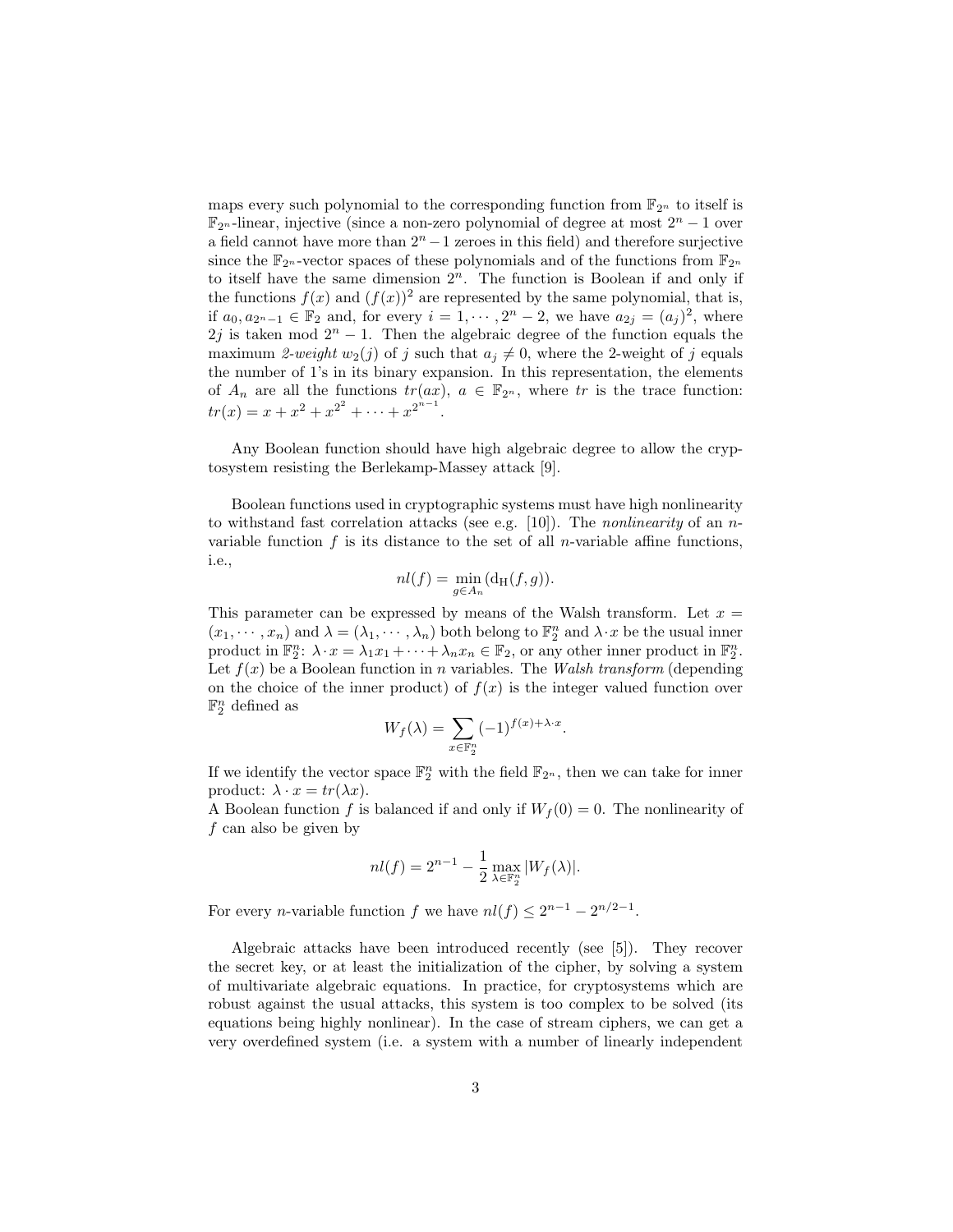equations much greater than the number of unknowns). In the combiner or the filter model, with a linear part of size  $N$  and with an *n*-variable Boolean function  $f$  as combining or filtering function, there exists a linear permutation  $L: \mathbb{F}_2^N \to \mathbb{F}_2^N$  and a linear mapping  $L': \mathbb{F}_2^N \to \mathbb{F}_2^n$  such that, denoting by  $u_1, \dots, u_N$  the initialisation and by  $(s_i)_{i\geq 0}$  the pseudo-random sequence output by the generator, we have, for every  $i \geq 0$ :

$$
s_i = f(L' \circ L^i(u_1, \cdots, u_N)).
$$

The number of equations can then be much larger than the number of unknowns. This makes less complex the resolution of the system by using Groebner basis, and even allows linearizing the system (i.e. obtaining a system of linear equations by replacing every monomial of degree greater than 1 by a new unknown); the resulting linear system has however too many unkwnowns and cannot be solved. Courtois and Meier have had a simple but very efficient idea. Assume that there exist functions  $q \neq 0$  and h of low algebraic degrees (say, of degrees at most d) such that  $f * g = h$ . We have then, for every  $i \geq 0$ :

$$
s_i g(L' \circ L^i(u_1, \cdots, u_N)) = h(L' \circ L^i(u_1, \cdots, u_N)).
$$

This equation in  $u_1, \dots, u_N$  has degree at most d, since L and L' are linear, and the system of equations obtained after linearization can then be solved by Gaussian elimination. Low algebraic degree relations have been shown to exist for several well known constructions of stream ciphers, which were immune to all previously known attacks.

It has been shown [5, 11] that the existence of such relations is equivalent to that of non-zero functions g of low algebraic degrees such that  $f * g = 0$  or  $(f + 1) * g = 0$ . This led to the following definition.

**Definition 1** For  $f \in B_n$ , we define  $AN(f) = \{g \in B_n | f * g = 0\}$ . Any function  $g \in AN(f)$  is called an annihilator of f. The algebraic immunity (AI) of f is the minimum algebraic degree of all the nonzero annihilators of f and of all those of  $f + 1$ . We denote it by  $AI(f)$ .

Note that  $AI(f) \leq deg(f)$ , since  $f * (1 + f) = 0$ . Note also that the algebraic immunity, as well as the nonlinearity and the algebraic degree, is affine invariant (i.e. is invariant under composition by an affine automorphism). As shown in [5], we have  $AI(f) \leq \lceil \frac{n}{2} \rceil$ .

The complexity of the standard algebraic attack on the combiner model or the filter model using a nonlinear function f equals roughly  $O(D^3)$  in time and  $O(D)$  in data, where  $D = \sum_{i=0}^{AI(f)} {N \choose i}$ , where N is the size of the linear part of the pseudo-random generator.

If a function has optimal algebraic immunity  $\lceil \frac{n}{2} \rceil$  with n odd, then it is balanced. M. Lobanov has obtained in [8] the following tight lower bound:

$$
nl(f) \ge 2\sum_{i=0}^{AI(f)-2} \binom{n-1}{i}.
$$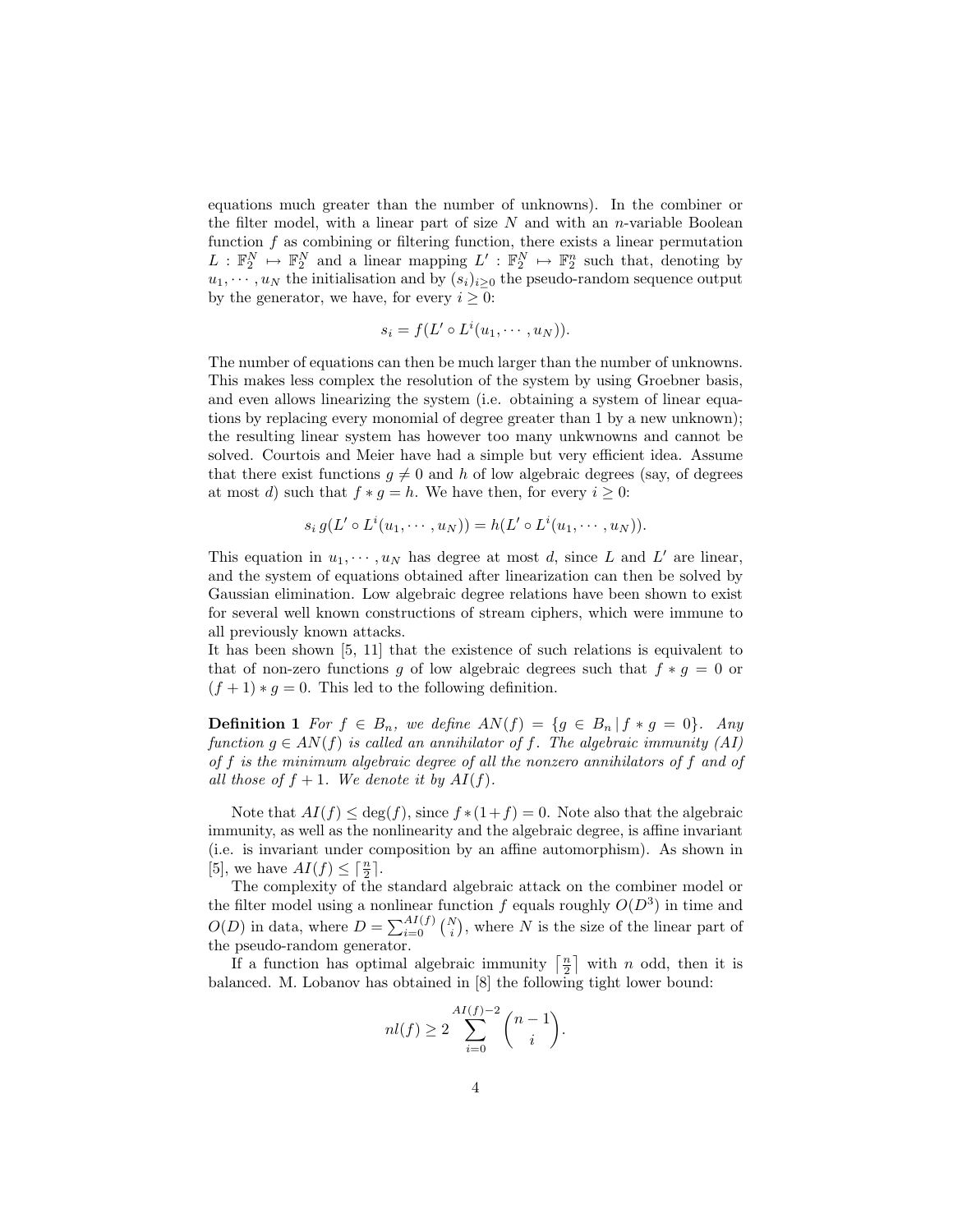Note that this bound does not assure that the nonlinearity is high enough.

A high algebraic immunity is a necessary but not sufficient condition for robustness against all kinds of algebraic attacks. Indeed, if one can find g of low algebraic degree and  $h \neq 0$  of reasonable algebraic degree such that  $f * g = h$ , then a fast algebraic attack (in brief FAA) is feasible, see [4], which has a pre-computation step of complexity  $O(D\log^2 D)$  and an on-line complexity of  $O(E^3 + EDlog D)$  where  $E = \sum_{i=0}^{deg(g)} {N \choose i}$  (note that fast algebraic attacks need more data than standard ones). It has been shown in [4] that when  $e + d \ge n$ , there must exist g of algebraic degree at most  $e$  and  $h$  of algebraic degree at most d such that  $f * g = h$ . Hence, an n-variable function f can be considered as optimal with respect to fast algebraic attacks if there do not exist two functions  $g \neq 0$  and h such that  $f * g = h$  and  $deg(g) + deg(h) < n$  with  $deg(g) < n/2$ . Note that if we have  $f * g = h$  with  $g \neq 0$  and  $deg(g) < AI(f)$  then we cannot have  $h = 0$  (since g would then be a nonzero annihilator of f, a contradiction) and multiplying both terms of the equality by f we get  $f * h = h$  and then h is a nonzero annihilator of  $f+1$ . Hence  $deg(h) \geq AI(f)$ . A function having algebraic immunity  $\lceil n/2 \rceil$  is then the worst possible with respect to FAA if there exists a function g such that  $deg(q) = 1$ , and a function h such that  $deg(h) = \lfloor n/2 \rfloor$ and  $f * q = h$ . The case which comes immediately after this worst case is when there exists g such that  $deg(g) = 1$  and h of algebraic degree  $deg(h) = \lfloor n/2 \rfloor + 1$ such that  $f * q = h$ .

The pseudo-random generator must also resist algebraic attacks on the augmented function [7] but this condition is more on the linear update function than on the filter function.

A new version of algebraic attack has been found recently by S. Rønjom and T. Helleseth [12] and is very efficient. Its time complexity is roughly  $O(D')$ , where  $\mathcal{D}' = \sum_{i=0}^{\deg(f)} {N \choose i}$ , where N is the size of the linear part of the pseudorandom generator. But it needs much more data than standard algebraic attacks:  $O(D')$  also! When f has algebraic degree close to n and algebraic immunity close to  $\frac{n}{2}$ , this is the square of what is needed by standard algebraic attacks. However, this attack obliges the designer to choose a function with very high algebraic degree.

The functions used in the combiner model must be additionally highly resilient (that is, balanced and correlation immune of a high order; see definition e.g. in [2]) to withstand correlation attacks. It seems quite difficult to achieve all of the necessary criteria including this one, and for this reason, the filter generator seems more appropriate.

The balanced function g having optimal algebraic immunity introduced in [3] can be defined for every n as the Boolean function on  $\mathbb{F}_{2^n}$  whose support equals  $\{\alpha^i; i = s, \dots, s + 2^{n-1} - 1\}$ , where s is an integer and  $\alpha$  is a primitive element of  $\mathbb{F}_{2^n}$ . Function g has algebraic degree  $n-1$  (which is optimal for a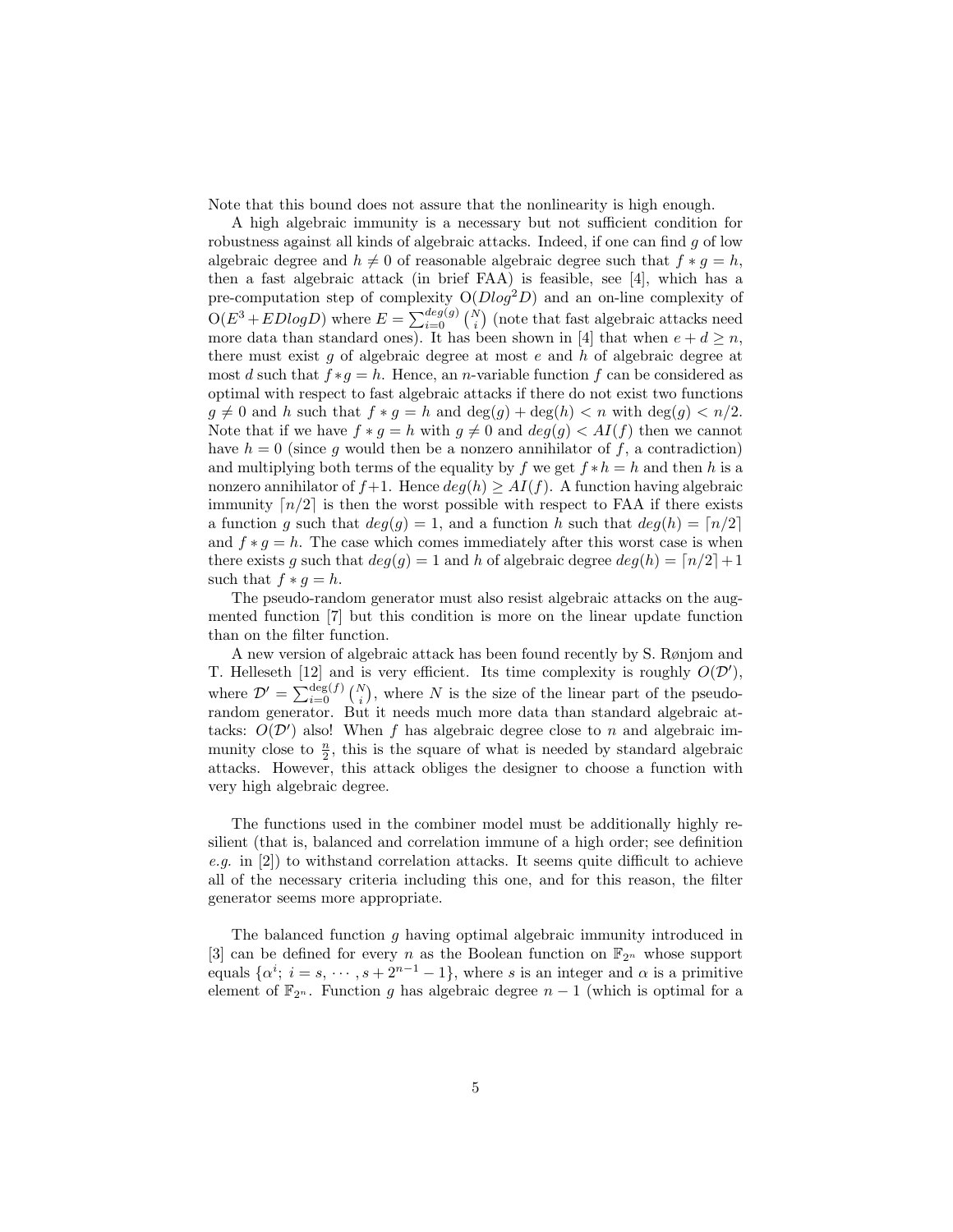balanced function) and its nolinearity satisfies:

$$
nl(g) \ge 2^{n-1} + \frac{2^{n/2+1}}{\pi} \ln \left( \frac{\pi}{4(2^n - 1)} \right) - 1 \approx 2^{n-1} - \frac{2 \ln 2}{\pi} n 2^{n/2}.
$$

The actual values of  $nl(q)$  computed for small values of n happen to be much better than what gives this bound, but showing a bound proving that the nonlinearity of g is good is an open problem (also in sequence theory, see [6]). Concerning the behavior of the function against FAA, computer investigations made using [1, Algorithm 2] suggest the following properties of this class of functions:

- No nonzero function  $g'$  of algebraic degree at most  $e$  and no function  $h$  of algebraic degree at most d exist such that  $g * g' = h$ , when  $(e, d) = (1, n-2)$ for n odd and  $(e, d) = (1, n - 3)$  for n even. This has been checked for  $n \leq 12$  and we conjecture it for every n.
- For  $e > 1$ , pairs  $(g', h)$  of algebraic degrees  $(e, d)$  such that  $e + d < n 1$ were never observed. Precisely, the non-existence of such pairs could be checked exhaustively for  $n \leq 9$  and  $e \leq n/2$ , for  $n = 10$  and  $e \leq 3$  and for  $n = 11$  and  $e \leq 2$ . This suggests that this class of functions, even if not always optimal against fast algebraic attacks, has a very good behavior.

The instance with  $n = 9$  turns out to be optimal. The problem of proving the good behavior of  $g$  against FAA for every  $n$  is open.

The complexity of computing  $q(x)$  is same as for the discrete log, but n is small and the Pohlig-Hellman method can be used:

$$
2^{18} - 1 = 27 \times 73 \times 133 ; \quad 2^{20} - 1 = 41 \times 93 \times 275.
$$

This allows computing 1 bit per cycle, using 40,000 transistors.

The Tu-Deng infinite class [13] of balanced functions with optimal algebraic immunity (if a conjecture can be proven) and provably good nonlinearity is the 2*n*-variable function over  $F_{2^n}^2$  defined as follows:

$$
f(x,y) = \begin{cases} g\left(\frac{x}{y}\right) & \text{if } x \neq 0\\ 1 & \text{if } x = 0 \text{ and } x \in \{\alpha^i; \ i = 2^{n-1} - 1, \cdots, 2^n - 2\} \\ 0 & \text{otherwise.} \end{cases}
$$

It has optimal algebraic immunity as well and is balanced. Its algebraic degree equals  $2n-1$  and its nonlinearity satisfies  $nl(f) \geq 2^{2n-1} - 2^{n-1} - n 2^{n/2} \ln 2 - 1$ .

# 3 The weakness of the Tu-Deng function against FAA

Let us denote by  $b(x, y)$  the function  $g(x/y)$  (with the convention that  $x/0 = 0$ for every  $x$ ). This is the function considered in Construction 1 of [13]. It is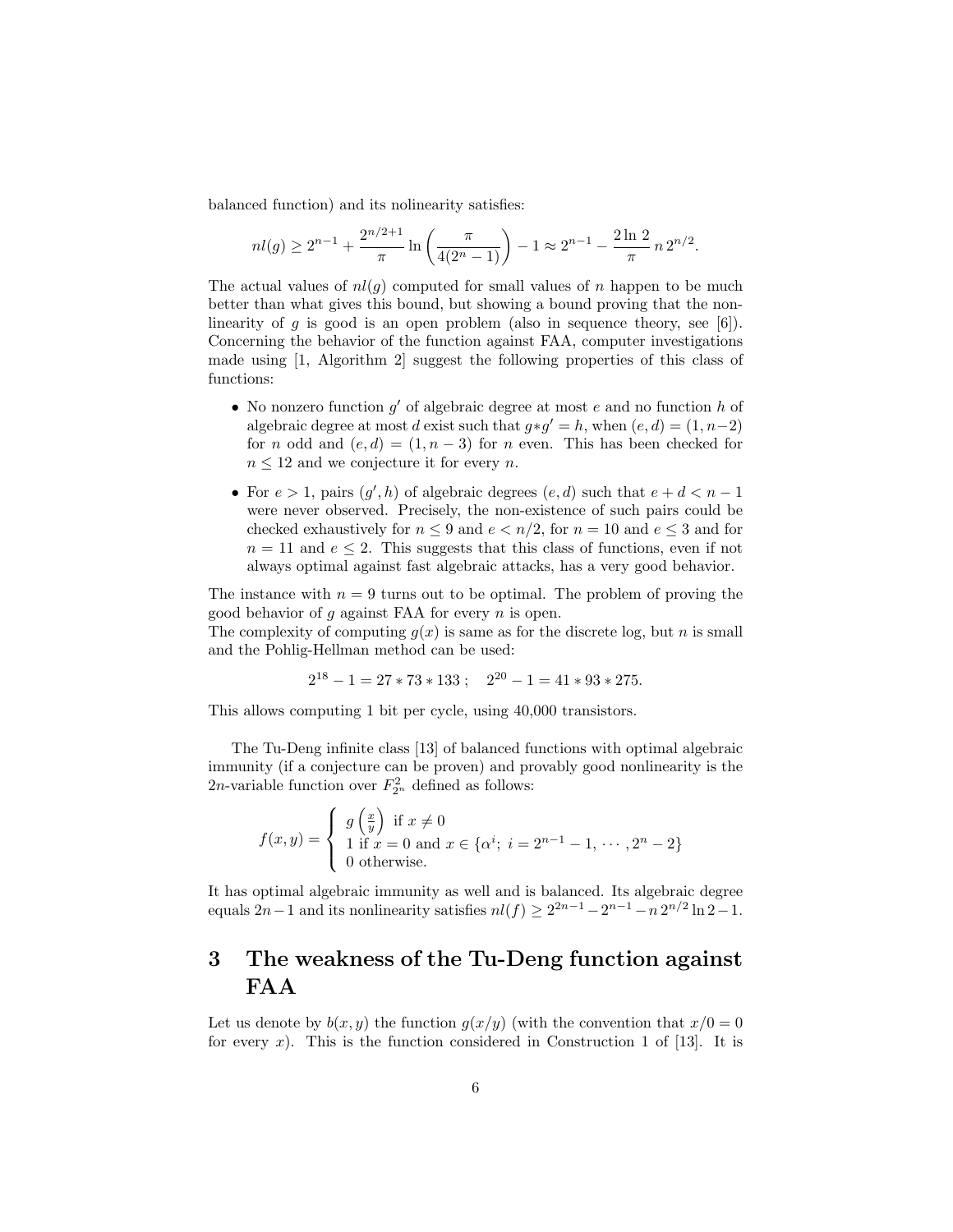bent and belongs to the well-known PSap Dillon's class of hyperbent functions (see e.g. [2]); it has algebraic degree exactly n (which is the highest possible degree for a bent function). We can see that function  $f$  differs from b only when  $x = 0$ . Hence for every linear Boolean function  $\ell$  over  $F_{2n}$ , the function  $\ell(x)f(x, y)$  equals  $\ell(x)b(x, y)$  and has therefore algebraic degree at most  $n + 1$ . As recalled in Section 2, this is almost the worst case for the resistance to FAA of a  $2n$ -variable function of algebraic immunity n.

### 4 Repairing the Tu-Deng function

The observation in Section 3 shows that, to have a chance of allowing a good resistance to FAA, the function must differ from function b on any affine hyperplane of  $F_2^{2n} \sim F_{2n}^2$ . In other words, the new function f, that we shall denote by  $f'$  for clarity, must be defined as

$$
f'(x, y) = b(x, y) + 1_E(x, y)
$$

where  $1_E$  is the indicator of a set E spanning the whole  $F_2$ -vectorspace  $F_{2^n}^2$  and such that, for every vector e, the set  $e + E$  spans  $F_{2^n}^2$  as well (this condition is indeed necessary and sufficient for  $g$  differing from  $b$  on any affine hyperplane since g equals b on the complement  $H^c$  of a linear hyperplane H if and only if E is included in H and g equals b on H if and only if  $e + E$  is included in H, where  $H^c = e + H$ ). We shall call (P) this property of E. Let  $E$  be a set of the form

$$
E = \{(0, u_0)\} \cup \{(\alpha^i u_i, u_i); i \notin \{s, \cdots, s + 2^{n-1} - 1\}\}
$$

( $\alpha$  being the primitive element of  $F_{2^n}$  used for the definition of g and f) where for every *i*, the vector  $u_i$  is any nonzero element of  $F_{2^n}$ . We assume that E has the property (P). Since b has Hamming weight  $2^{2n-1} - 2^{n-1}$  and E is disjoint from its support and has size  $2^{n-1}$ , the function  $f = b + 1_E$  is balanced. Since the support of  $f'$  includes the support of b and b has algebraic immunity n (see [13]), then  $f'$  has no nonzero annihilator of algebraic degree strictly less than n. Let  $h(x,y) = \sum_{i=0}^{2^n-2} \sum_{j=0}^{2^n-2} a_{i,j} x^i y^j$  be a non-zero annihilator of  $f' + 1$  with  $\max\{w_2(i) + w_2(j); a_{i,j} \neq 0\} \leq n-1$ . We have  $h(0, y) = 0$  and  $h(\gamma y, y) = 0$  for every  $y \in F_{2^n}^*$  and every  $\gamma \notin supp(g) = {\alpha^i; i = s, \dots, s + 2^{n-1} - 1}$ , except maybe for  $y = u_{\emptyset}$ , resp.  $y = u_i$ . For every  $y \in F_{2^n}^*$ ,  $h(\gamma y, y)$  equals:

> $\sum_{n-2}$  $i=0$  $\sum_{n=2}^{\infty}$  $j=0$  $a_{i,j} \gamma^i y^{i+j} =$  $\sum_{t=0}^{2^n-2} \left(\sum_{i=0}^{2^n-2} \right)$  $i=0$  $a_{i,t-i} \gamma^i$  $y^t$

where  $t - i$  is taken modulo  $2^n - 1$ . Since  $h(\gamma y, y)$  is null for every  $y \neq u_{\emptyset}$ , resp.  $y \neq u_i$ , and has therefore at least  $2^n - 1$  zeros and since  $t \leq 2^n - 2$  we have then  $\sum_{i=0}^{2^n-2} a_{i,t-i} \gamma^i = 0$  for every t and the proof ends as in [13]. The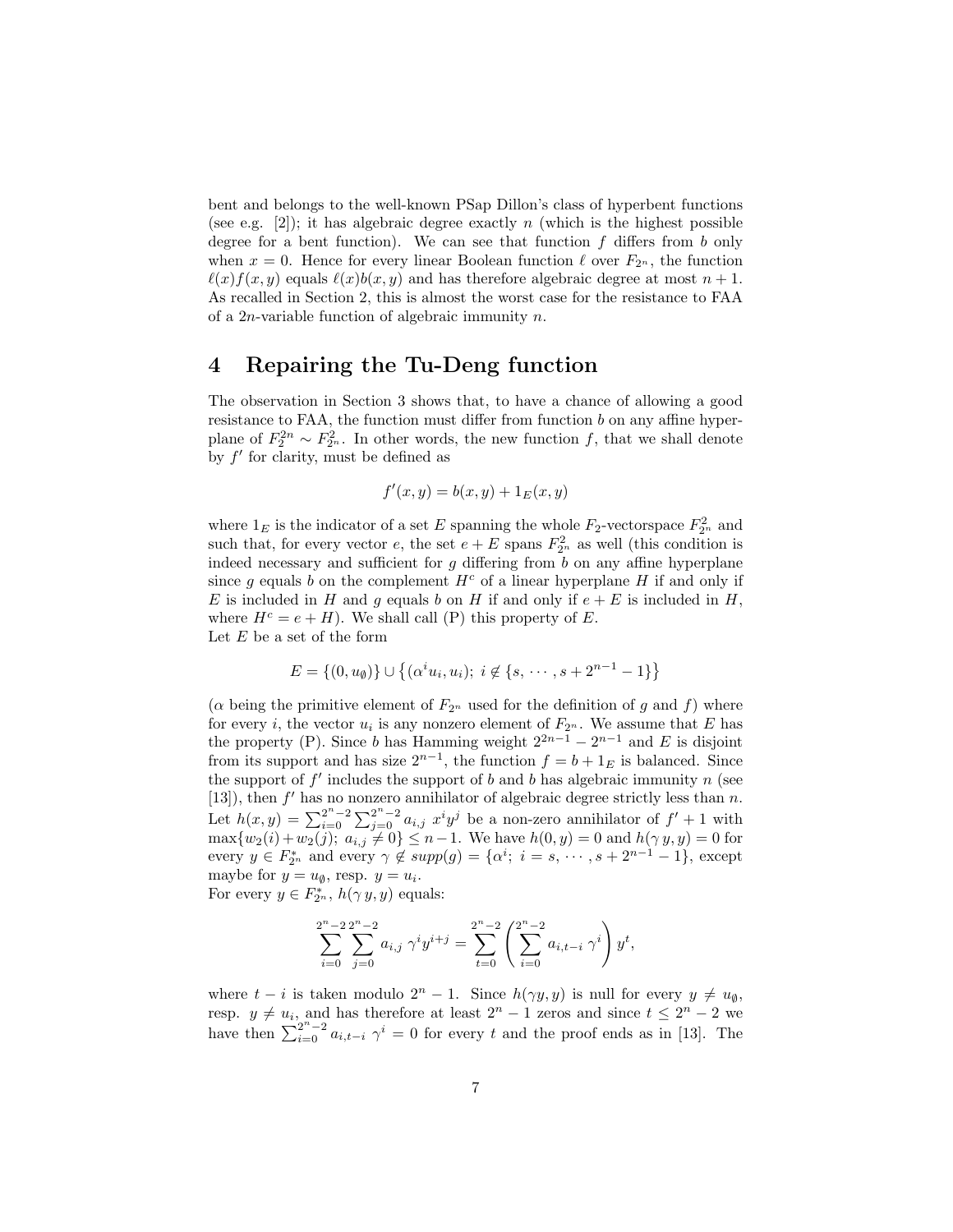nonlinearity of f' satisfies the inequality  $nl(f') \geq 2^{2n-1} - 2^n$  and maybe a better one for clever choices of  $E$ . We are currently making investigations to check that  $f'$  can have an optimal algebraic degree  $2n-1$  and behave well against FAA.

#### Acknowledgement

We thank Lilya Budaghyan and Simon Fischer for their great help.

### References

- [1] Armknecht, F., Carlet, C., Gaborit, P., Künzli, S., Meier, W. and Ruatta, O.: Efficient computation of algebraic immunity for algebraic and fast algebraic attacks. Advances in Cryptology, EUROCRYPT 2006, Lecture Notes in Computer Science 4004 , pp. 147-164, 2006.
- [2] Carlet, C. Boolean Functions for Cryptography and Error Correcting Codes. Chapter of the monography Boolean Methods and Models, Y. Crama and P. Hammer eds, Cambridge University Press, to appear. Preliminary version available at http://wwwrocq.inria.fr/codes/Claude.Carlet/pubs.html
- [3] Carlet, C. and Feng, K. An infinite class of balanced functions with optimum algebraic immunity, good immunity to fast algebraic attacks and good nonlinearity. Proceedings of ASIACRYPT 2008, Lecture Notes in Computer Science 5350, pp. 425-440, 2008.
- [4] Courtois, N.: Fast algebraic attacks on stream ciphers with linear feedback, Advances in Cryptology–CRYPTO 2003, Lecture Notes in Computer Science, vol. 2729 pp. 176-194. Springer, Verlag (2003).
- [5] Courtois, N., Meier, W.: Algebraic attacks on stream ciphers with linear feedback, Advances in Cryptology–Eurocrypt 2003, Lecture Notes in Computer Science, vol. 2656 pp. 345-359. Springer, Verlag (2003).
- [6] Dmitriev, D. and Jedwab, J.. Bounds on the growth rate of the peak sidelobelevel of binary sequences. Advances in Mathematics of Communications, Volume 1, No. 4, 461475, 2007.
- [7] Fischer, S. and Meier, W.: Algebraic Immunity of S-boxes and Augmented Functions. Proceedings of Fast Software Encryption 2007. Lecture Notes in Comput. Sci. 4593, pp. 366-381.
- [8] Lobanov, M.: Tight bound between nonlinearity and algebraic immunity. Paper 2005/441 in http://eprint.iacr.org/
- [9] Massey, J. L. Shift-register analysis and BCH decoding. IEEE Transactions on Information Theory, vol. 15, pp. 122-127, 1969.